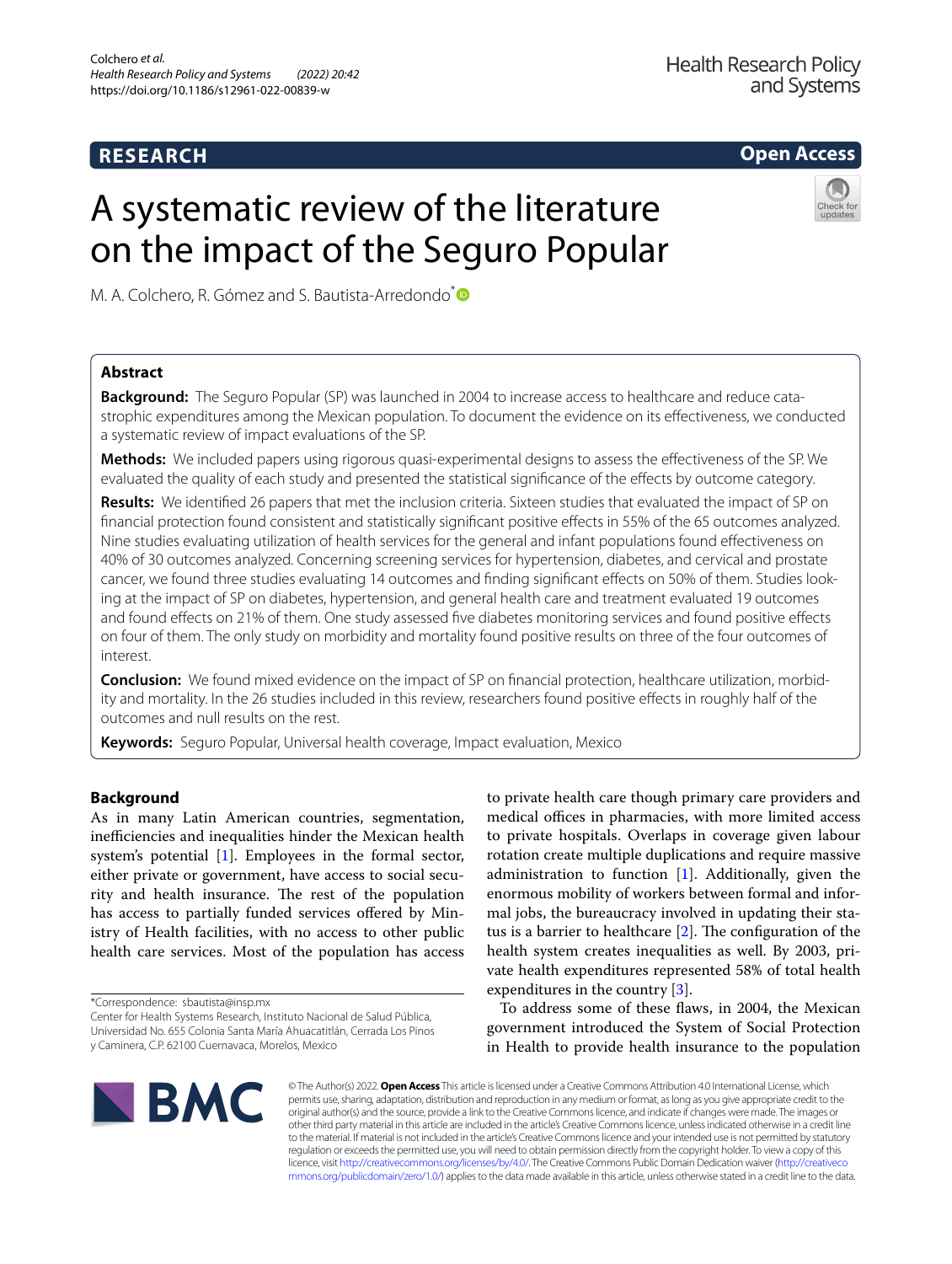without social security and reduce out-of-pocket expenditures [\[4](#page-8-2)]. Among other elements, the reform established a funding mechanism called Seguro Popular (SP), or Popular Health Insurance, designed to increase free access to a predetermined set of interventions and services to reduce catastrophic expenditures for the uninsured.

By 2012, the SP had enrolled 52 million people, or about 75% of the uninsured population  $[5]$  $[5]$ . This achievement was followed by increased use of healthcare services and reduced out-of-pocket expenditures [\[6](#page-8-4)]. In the second half of the 2000s and most of the 2010s, multiple studies evaluated the impact of the SP on several dimensions of health, healthcare utilization, and fnancial protection, as we describe in this study. SP became one of the better-documented examples of access to universal health coverage (UHC) in a middle-income country; nonetheless, as we show in this paper, many of these studies lacked robust methods to establish causality and identify SP's attributable effects. Following the health reform introduced by the 2018–2024 federal administration, the SP was abolished in 2019.

Evaluating the impact of the SP is not a simple task. The SP started in a pilot phase in five states (Aguascalientes, Campeche, Colima, Jalisco and Tabasco) in October 2001 but was formally implemented in 2004 when it legaly constituted the operating arm of the System for Social Protection in Health [[7\]](#page-8-5). Furthermore, affiliation to SP was voluntary, ruling out the possibility of comparing affiliates with non-affiliates for the evaluation due to selection bias as people choosing to afliate may be diferent compared to non-afliates in observed and unobserved characteristics that could be associated with outcomes of interest. Studies addressing selection bias and other potential confounding factors used quasiexperimental approaches by exploiting the program's variability in time of initiation and level of penetration across states. Results from studies failing to address this potential bias result in biased estimations. Studies addressing the selection bias and other potential confounding factors used a quasi-experimental design with no experimental groups by exploiting the programme's variability in time and penetration by state.

The SP was successful in enrolling the uninsured population [\[8](#page-8-6)]. However, the picture arising from the body of evidence is less clear concerning the impact on the benefciaries' access to healthcare and health status. Despite being one of the better-documented UHC programmes globally, there are no published systematic reviews on the SP's impact, which is an important task given some of the studies' methodological limitations. Our study's objective was to conduct a systematic review of published studies that assessed the impact of the SP on healthcare

utilization, screening, access to treatment, fnancial protection and health outcomes. Our review focuses on papers that used econometric methods to explicitly address the potential selection biases, excluding those that failed to use methods to address this bias.

# **Methods**

# **Information sources and search strategy**

For this systematic review, we conducted a search strategy in MEDLINE (PubMed) and the Latin American and Caribbean Literature in Health Sciences (LILACS). The strategy combined keywords, Boolean operators and proximity operators initially designed for MEDLINE and adapted to LILACS. The search was conducted in July and August 2020 and updated in February 2022 to identify the peer-reviewed evaluations of the SP. In the second phase of the search, we reviewed the reference lists of the studies selected through the frst strategy to identify additional references. We used the following keywords: seguro popular, health insurance, health reform, Mexican health insurance**,** and the MeSH term "Health Care Reform". The final search algorithms were as follows: "((Seguro popular) OR (popular health insurance) OR (popular insurance) OR (public insurance) OR (health reform)) AND ((evaluation) OR (efect) OR (assessment) OR (impact)) AND (Mexico ((United States) OR (European)) Filters: from 2002 - 2022" for MEDLINE. The LILACS algorithm was as follows: "(Seguro popular OR popular insurance OR popular health insurance AND evaluation OR impact OR efect AND Mexico (yearcluster:[2002 TO 2020])".

#### **Selection process (inclusion and exclusion criteria)**

We searched for original, quantitative studies published between 2002 and 2022. We excluded studies that were not peer-reviewed, such as the grey literature, comments, theses and protocols, and papers not written in English or Spanish. Given that SP's afliation was voluntary, there was a potential selection bias in the analyses that simply compared enrolled and unenrolled households. Those enrolled may be systematically diferent from unenrolled households in characteristics associated with the outcomes of interest. For example, they may be sicker, or they may be more cautious and healthier. It is impossible to guess, and therefore measure, the magnitude and direction of this potential bias. Thus, evaluations that fail to address it may report biased results. We excluded papers that did not use methods to explicitly address this potential bias [\[4](#page-8-2)], such as instrumental variables, propensity score matching or regression discontinuity. We also included studies that used interrupted time series analyses with and without a comparison group.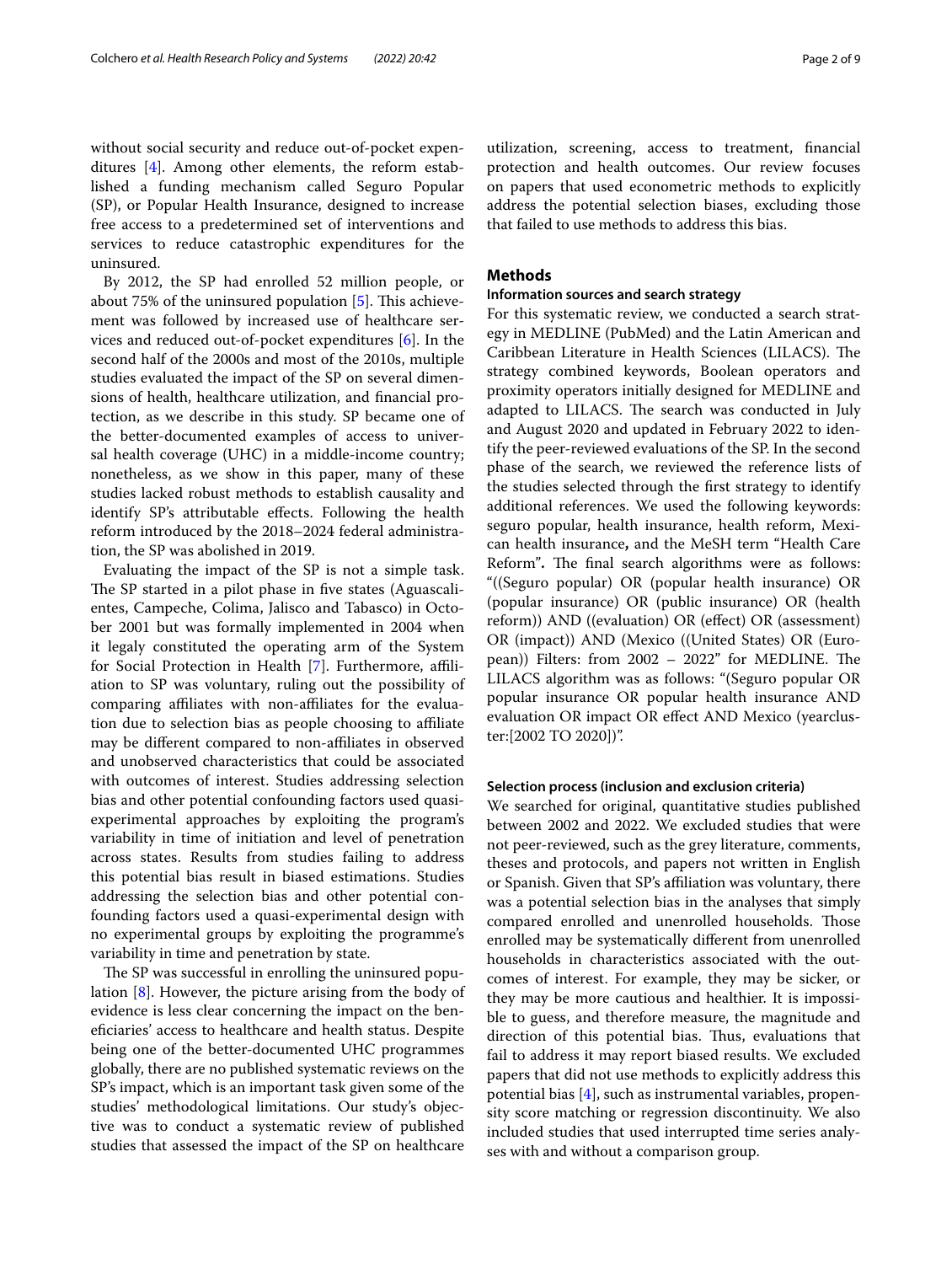#### **Quality assessment of studies**

We applied the Specialist Unit for Review Evidence (SURE) to evaluate the quality of each paper. SURE evaluates 11 key features of a paper: study design; study question; settings, locations, and dates; participant selection; characteristics of participants; appropriate outcome and exposure measures; sample size; adequate description of the methods and results; sponsorship/confict of interest and limitations. For each item, we added specifc aspects to evaluate the quality of the methods used for impact evaluation (Additional fle [1](#page-7-1)). Two researchers evaluated each paper separately, and diferences were discussed between authors until consensus was reached. Each item in SURE scores 1, so the maximum score is 11.

# **Data extraction**

Using the Mendeley Desktop version 1.19.4 reference manager, we were able to detect and eliminate those articles that were duplicated. Data extraction was performed independently by two reviewers (R.G.C. and M.A.C.), who resolved inconsistencies through discussion. We used a data extraction form to collect information on study objectives, study design, study population and main fndings.

#### **Data analysis**

For each study, we report the outcomes analysed as reported in the paper. We also report data sources, sample size, survey design (cross-sectional, longitudinal, or time series) and population studied (gender, age group, urban/rural, and socioeconomic status). We pay special attention to report the evaluation design, i.e., the analytical strategy used to address potential biases, identify causality, and the comparison group.

Most of the selected studies analysed several outcomes. Thus, we first identified six main categories of outcomes and ordered them following a continuum of care framework: healthcare utilization, screening, treatment, testing/monitoring, health outcomes (morbidity or mortality) and fnancial protection. We also identifed subcategories of outcomes, such as specifc diseases, age groups or fnancial protection indicators, within each of the six broad categories.

Because most of the papers analysed multiple outcomes, we graphically displayed the number of outcome subcategories and whether the results showed a positive or no impact. Finally, as studies could fnd positive impacts for some outcomes and not for others, we classifed and displayed the number of papers that found "positive impact", "no impact" or "mixed impact". For data analysis, we used Excel® version 2009 for Microsoft®.

# **Results**

The initial search identified 323 citations, from which we excluded 15 duplicates. We then reviewed titles and abstracts of the remaining 313 papers and excluded 240 studies that were not evaluations of the SP. We reviewed the full text of the remaining 73 articles to assess their impact evaluation methodology. After reading the full texts, we excluded 47 articles that failed to use methods to address potential self-selection biases and 26 that were not impact evaluations of the SP. We included 26 studies in the fnal selection, as shown in Fig. [1.](#page-3-0)

Table [1](#page-4-0) summarizes the 26 papers included in the review by outcomes analysed, data sources, population studied, evaluation design and the comparison group. The most frequent data sources used were the National Health and Nutrition Surveys, cross-sectional surveys collected at diferent times (12 studies), the National Income and Expenditure Surveys, and cross-sectional surveys collected every 2 years (six studies). From the 26 selected papers, 22 relied on cross-sectional surveys, four on longitudinal data, and one used time series. To address the potential biases associated with the voluntary afliation to the SP, the majority of the studies used propensity score matching (13 studies), instrumental variables (nine studies) or both methods combined (two studies). Concerning comparison groups, 17 used uninsured households, six used uninsured and social security, and three used social security benefciaries.

Additional fle [1](#page-7-1) shows the heat map with results from the SURE quality instrument. From the 11 items, the average score for the 26 papers selected is 10.2, ranging from 8 to 11. All studies comply with the following aspects: study question; settings, locations and dates; participant selection, characteristics of participants; appropriate outcome and exposure measures; sample size; adequate description of the methods and results. Twelve papers had lower scores in the description of the study design in the abstract, and nine papers failed to report sponsorship/conficts of interest.

From the selected studies, nine evaluated healthcare utilization such as infant, perinatal and general healthcare visits. Three focused on screening for hypertension, diabetes and gynaecological or prostate cancer. Five assessed access to hypertension, diabetes or general care, and three papers focused on diabetes diagnosis. One study evaluated newborn and infant mortality and child development. Finally, 16 studies analysed the impact of the SP on fnancial protection, including out-of-pocket expenditures, impoverishing spending or catastrophic health expenses.

Table [2](#page-6-0) shows the number of outcomes for each of the main categories and subcategories. The 26 studies analysed 137 outcomes**:** 65 on fnancial protection (47%), 30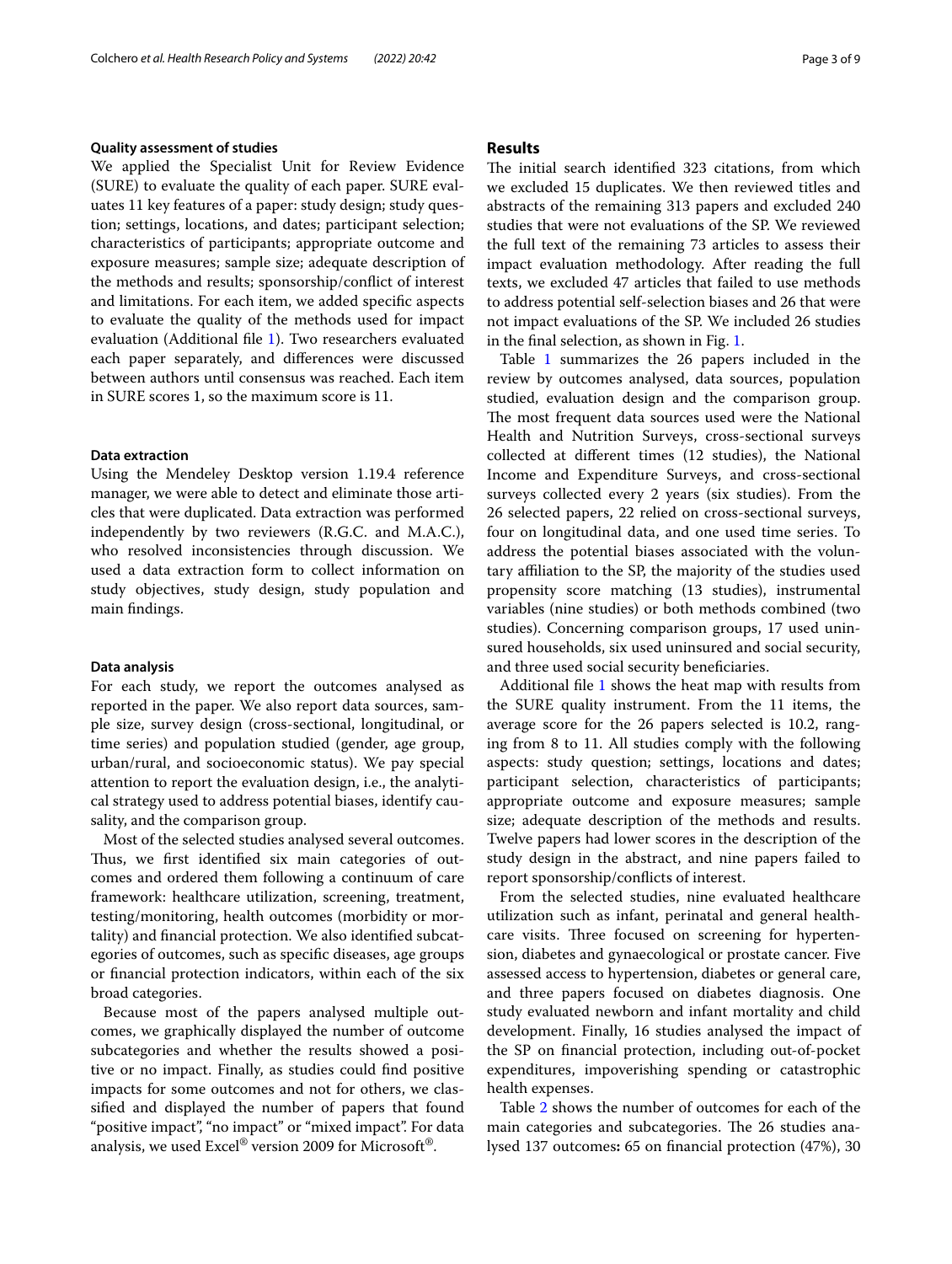

<span id="page-3-0"></span>on healthcare utilization (22%), 19 on treatment (14%), 14 on screening (10%), fve for testing or monitoring (4%) and only four on morbidity or mortality (3%). From all outcomes, 66 were statistically signifcant, and 71 reported no signifcant impact.

Figure [2](#page-6-1) shows the number of outcomes reported in the studies by six broad categories. The figure shows the number of statistically signifcant and nonsignifcant results for each category. From the 65 outcomes on fnancial protection, 55% were statistically signifcant. Concerning healthcare utilization, 40% of the 30 outcomes analysed were signifcant. For screening, from the 14 outcomes analyzed, 50% were significant. The authors found statistically signifcant efects in 21% of the 19 treatment outcomes, four of the fve monitoring and testing outcomes, and three of four morbidity and mortality outcomes.

Finally, Additional file [2](#page-7-2) shows the number of studies by type of result. From the 26 studies, eight found no signifcant efect in any of the outcomes analysed by those studies, six reported statistically signifcant efects in all outcomes, and 12 found mixed results (statistically signifcant efects for some outcomes but nonsignifcant results for others). For more details on the specifc results by outcome/study see Additional fle [3](#page-7-3).

# **Discussion**

We conducted a systematic review of published studies that evaluated the impact of the SP in Mexico between 2007 and 2019. We found 26 papers that used rigorous methods for impact evaluation and 47 that evaluated the SP but were excluded because the methods used failed to address the potential selection bias, as afliation to SP was voluntary. From the 26 papers included, more than half of the studies estimated the impact of the SP on fnancial protection. One paper assessed the efect of the SP on morbidity and mortality for neonates, and the rest of the papers estimated the impact on healthcare utilization, screening, treatment and testing/monitoring. The 26 studies analysed 137 outcomes: 65 on fnancial protection (47%), 30 on healthcare utilization (22%), 19 on treatment (14%), 14 on screening (10%), fve for testing or monitoring (4%), and only four on morbidity or mortality (3%).

We found a wide variation in the populations studied by age, sex and urbanicity. About 85% of the papers relied on cross-sectional surveys. Most studies used either propensity score matching or instrumental variables to address self-selection bias, as afliation to SP is voluntary. Sixty-fve percent of the studies compared individuals enrolled in the SP with unenrolled groups, and 23% compared with unenrolled and social security affiliates. The rest used the population insured by social security institutions.

The papers analysed a great variety of outcomes, and their results showed substantial heterogeneity in the impact. Overall, 55% of the outcomes analysed showed a positive impact, and 45% no impact. We found evidence of a positive impact on three morbidity/mortality outcomes, 14 healthcare utilization outcomes, and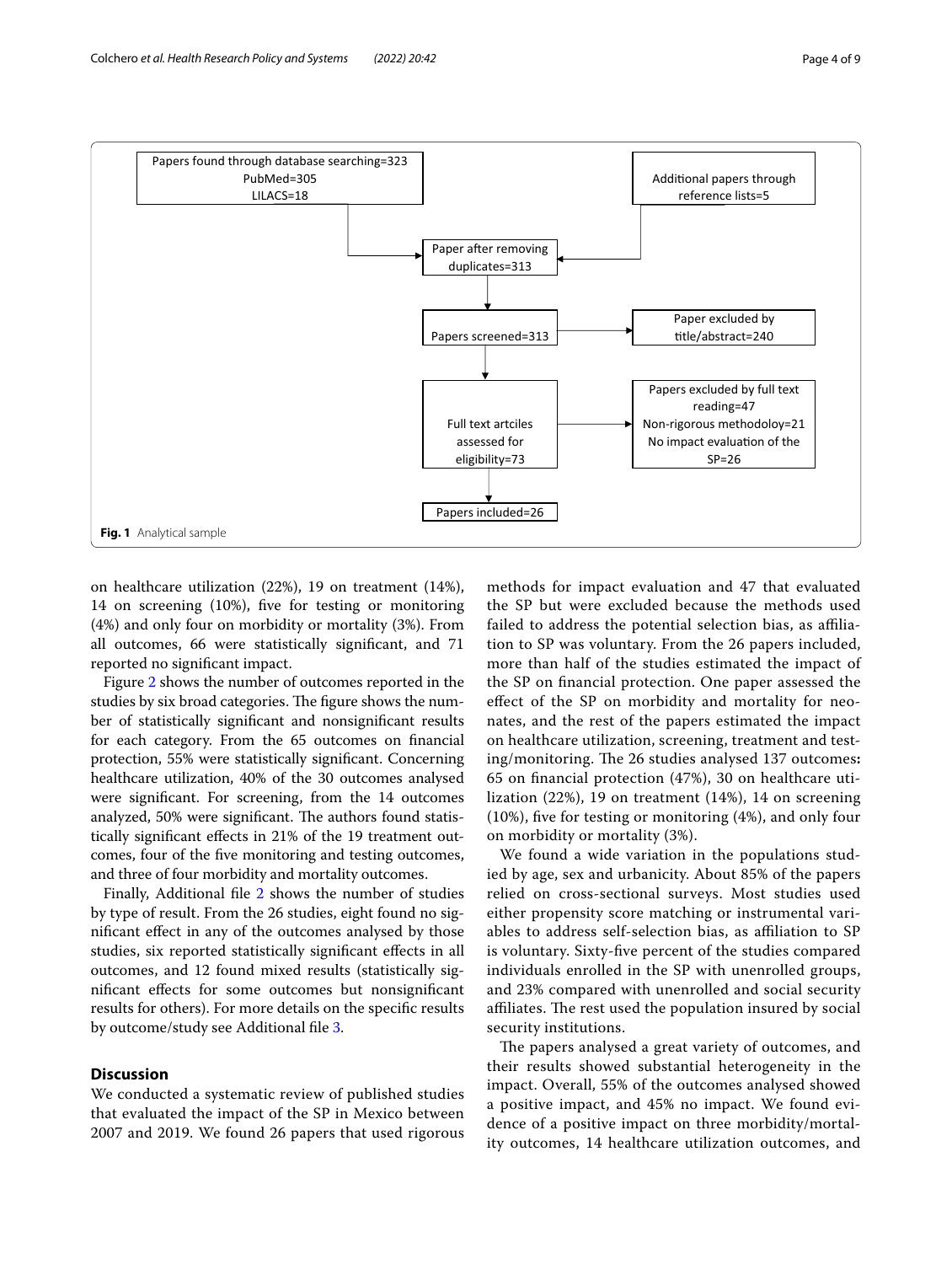<span id="page-4-0"></span>

| Ì                                                  |
|----------------------------------------------------|
| $\overline{)}$<br>J<br>1<br>$\overline{ }$         |
| $+$ $+$ $+$ $+$<br>1                               |
| $\overline{a}$                                     |
| ことこ いこてこもい て<br>j<br>í<br>J                        |
| )<br>)<br>)<br>l<br>$\frac{1}{2}$<br>í<br>$\vdots$ |
| ;<br>;<br>;<br>.<br>ו                              |
| ١<br>l<br>í<br>í<br>l                              |

| Author                     | Outcome                                                                                                                               | Data                                                                                                                              | Population                                                             | Evaluation design                                                                                                   | Group of comparison                     |
|----------------------------|---------------------------------------------------------------------------------------------------------------------------------------|-----------------------------------------------------------------------------------------------------------------------------------|------------------------------------------------------------------------|---------------------------------------------------------------------------------------------------------------------|-----------------------------------------|
| Knox 2018 [15]             | - Cervical cancer screening<br>- General physical exams<br>- Diabetes screening                                                       | ENCERLUB, 2009 and 2014) <sup>b</sup><br>- Urban Evaluation Survey                                                                | - 23,599 individuals living in<br>urban areas                          | Two-stage least squares (2SLS)<br>with instrumental variables                                                       | - Uninsured                             |
| Rivera-Hernández 2019 [16] | - Mammography/clinical exami-<br>- Hypertension screening<br>- Diabetes screening<br>- Pap smears<br>nation                           | - National Health and Nutrition<br>Surveys (ENSANUT, 2000, 2006,<br>2012) <sup>a</sup>                                            | $-17,640$ adults aged 50 to<br>75 years                                | with instrumental variables, with<br>(pseudo panel from ENSANUT)<br>Iwo-stage least squares (2SLS)<br>fixed effects | - Uninsured                             |
| Parker 2018 [17]           | - Utilization and diagnostic tests<br>- Receiving treatment: for hyper-<br>tension, diet for diabetes, taking<br>insulin for diabetes | and Aging Study (2001-2012) <sup>b</sup><br>- Longitudinal Mexican Health                                                         | - 15,186 adults, 50 years old or<br>older                              | Difference-in-difference propen-<br>sity score matching estimators                                                  | - Uninsured                             |
| Servan-Mori 2017 [18]      | - Antenatal care cascade                                                                                                              | -National Demographic Dynam-<br>ics Survey (ENADID, 2009) <sup>a</sup>                                                            | $-14,414$ women aged 15 to<br>50 years                                 | Propensity score matching                                                                                           | - Uninsured                             |
| Servan-Mori 2015 [19]      | - Access to prescribed medicines                                                                                                      | - National Health and Nutrition<br>Survey (ENSANUT 2012) <sup>a</sup>                                                             | -6123 users of outpatient<br>services                                  | Two-stage least squares (2SLS)<br>with instrumental variables                                                       | - Uninsured                             |
| Servan-Mori 2015 [20]      | to third month of gestation) and<br>attendance at four antenatal visit<br>- Timely first antenatal visit (up                          | - National Health and Nutrition<br>Survey, (ENSANUT, 2012)°                                                                       | -6175 women aged 14-49                                                 | Propensity score matching                                                                                           | - Uninsured                             |
| Sosa-Rubí 2009 [21]        | - Access to laboratory tests, visits<br>with any drug, number of contro<br>for diabetes control, treatment<br>tests/month             | – National Health and Nutrition<br>Survey (ENSANUT, 2006) <sup>a</sup>                                                            | - 1491 adults with diabetes                                            | Propensity score matching                                                                                           | - Uninsured                             |
| Sosa-Rubí 2009 [22]        | - Access to obstetrical services                                                                                                      | - National Health and Nutrition<br>Survey (ENSANUT, 2006) <sup>a</sup>                                                            | -3890 women who delivered<br>babies during 2001-2006                   | Multinomial choice model with a<br>discrete endogenous variable                                                     | - Non-SP-accredited clinic<br>- Private |
| Bleich 2007 [23]           | treatment with control of blood<br>- Coverage of antihypertensive<br>- Coverage of antihypertensive<br>treatment<br>pressure          | - National Health and Nutrition<br>- Mexican National Registry of<br>Survey, (ENSANUT 2005) <sup>a</sup><br>Health infrastructure | -4032 adults with hypertension                                         | Propensity score matching                                                                                           | - Uninsured                             |
| Arenas 2015 [24]           | - Consultations and hospitaliza-<br>tion                                                                                              | - Mexican Family Life Survey<br>(ENNViH, 2002 and 2015) <sup>b</sup><br>2002 and 2015                                             | -6063 households                                                       | Propensity score matching                                                                                           | - Uninsured                             |
| Nikoloski 2018 [25]        | - Out-of-pocket and catastrophic<br>health spending                                                                                   | - National Health and Nutrition<br>Survey (ENSANUT, 2006 and<br>$2012)^{a}$                                                       | $-45,837$ households in 2006<br>50,023 households in 2012<br>$\bar{1}$ | Two-stage least squares (2SLS)<br>with instrumental variables                                                       | -Social security                        |
| García-Díaz 2018 [26]      | - Out-of-pocket health spending                                                                                                       | - National Income and Expendi-<br>ture Survey (ENIGH, 2010)ª                                                                      | $-11,117$ households                                                   | Propensity score matching                                                                                           | - Uninsured                             |
| Serván-Mori 2018 [27]      | - Monetary and nonmonetary<br>health service consumption                                                                              | - National Income and Expendi-<br>ture Survey (ENIGH, 2012) <sup>a</sup>                                                          | -7040 households                                                       | Two-stage least squares (2SLS)<br>with instrumental variables                                                       | -Social security<br>- Uninsured         |
| Knaul 2018 [28]            | - Out-of-pocket and catastrophic<br>expenditures                                                                                      | – National Income and Expendi-<br>ture Surveys 2004–2012 <sup>a</sup>                                                             | - 109,513 households                                                   | Propensity score matching                                                                                           | Social security                         |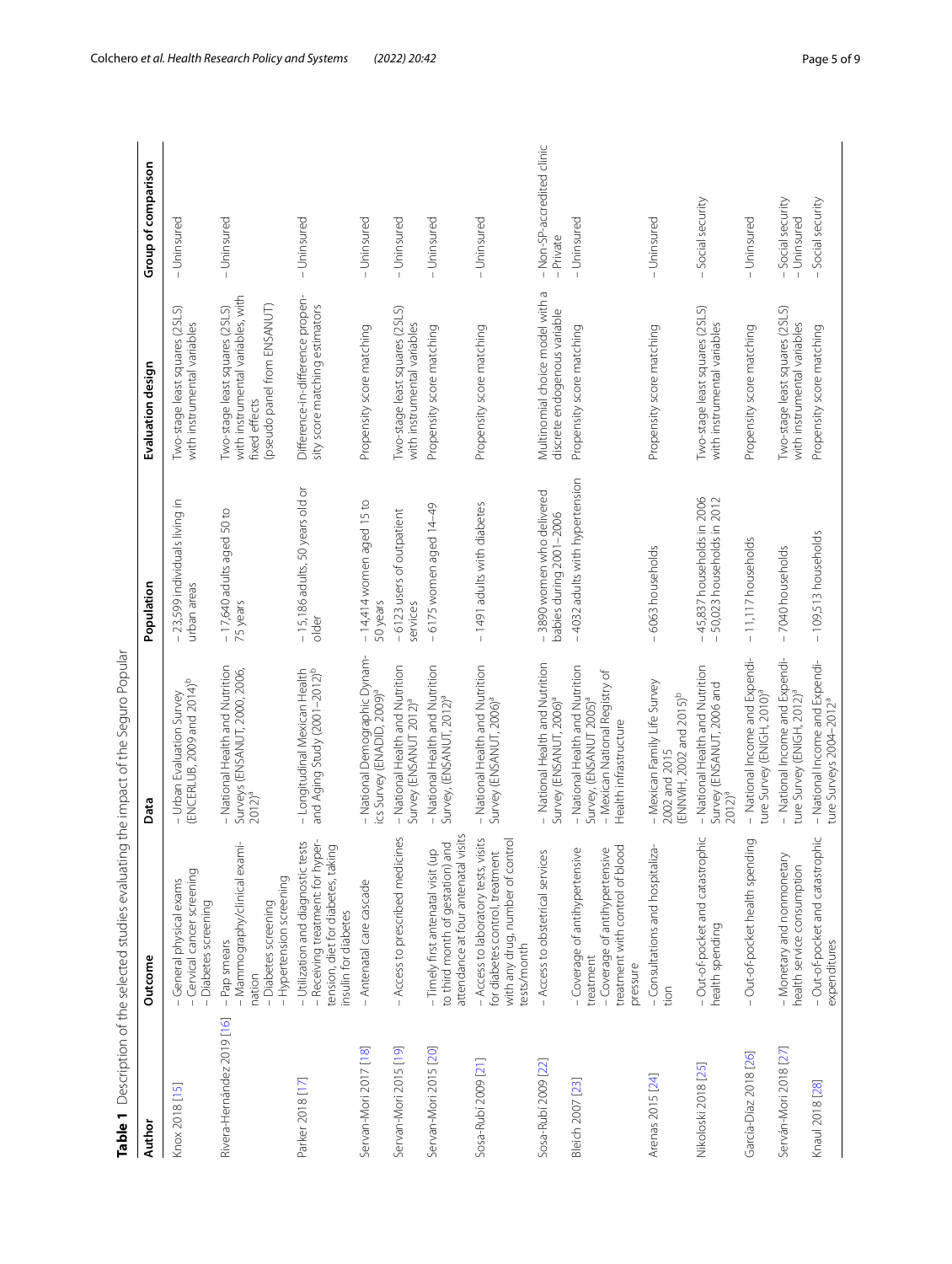| Table 1 (continued)        |                                                                                                                |                                                                                                                                     |                                                                                                                                                                                |                                                                                      |                                                          |
|----------------------------|----------------------------------------------------------------------------------------------------------------|-------------------------------------------------------------------------------------------------------------------------------------|--------------------------------------------------------------------------------------------------------------------------------------------------------------------------------|--------------------------------------------------------------------------------------|----------------------------------------------------------|
| Author                     | Outcome                                                                                                        | Data                                                                                                                                | Population                                                                                                                                                                     | Evaluation design                                                                    | Group of comparison                                      |
| Doubova 2015 [29]          | - Catastrophic health-related<br>- Access to healthcare<br>expenditures                                        | - National Health and Nutrition<br>Survey (ENSANUT, 2012) <sup>a</sup>                                                              | households that have an elderly<br>$-18,847$ older adults, 13,180<br>member                                                                                                    | Propensity score matching                                                            | -Social security<br>- Uninsured                          |
| Ávila-Burgos 2013 [30]     | - Out-of-pocket and catastrophic<br>health spending                                                            | - National Health and Nutrition<br>Survey (ENSANUT, 2012) <sup>a</sup>                                                              | -12,250 households                                                                                                                                                             | Propensity score matching                                                            | - Uninsured                                              |
| Wirtz 2012 [31]            | Out-of-pocket health spending                                                                                  | - National Income and Expendi-<br>ture Survey (ENIGH, 2008) <sup>a</sup>                                                            | -28,260 households                                                                                                                                                             | Propensity score matching and<br>instrumental variables                              | - Mixed affiliations<br>- Social security<br>- Uninsured |
| Sosa-Rubí 2011 [32]        | - Out-of-pocket and catastrophic<br>health spending                                                            | - Seguro Popular evaluation<br>Survey (2005-2008) <sup>2</sup>                                                                      | - Rural cohort: 29,000 households<br>- Urban cohort: 6000 households                                                                                                           | Fixed effects with instrumental<br>variables                                         | - Uninsured                                              |
| García-Díaz 2011 [33]      | Out-of-pocket health spending                                                                                  | - National Income and Expendi-<br>ture Survey (ENIGH, 2006) <sup>a</sup>                                                            | -7638"Oportunidades" affiliates,<br>- 1506 SP and "Oportunidades"<br>-43,539 without any affiliation<br>- 3665 SP affiliates<br>affiliates                                     | Propensity score matching and<br>instrumental variables                              | - Oportunidades<br>- Uninsured                           |
| Galárraga 2010 [34]        | - Out-of-pocket and catastrophic<br>health spending                                                            | - National Health and Nutrition<br>– SP Impact Evaluation Survey<br>(2005–2006) <sup>a</sup><br>Survey (ENSANUT, 2006) <sup>a</sup> | households and 16,376 uninsured<br>4033 SP-insured households and<br>- SP Impact Evaluation Survey:<br>16,759 uninsured households<br>- ENSANUT: 4440 SP-insured<br>households | Two-stage least squares (2SLS)<br>with instrumental variables                        | - Uninsured                                              |
| King 2009 [35]             | - Out-of-pocket and catastrophic<br>health spending                                                            | Survey designed by the authors <sup>b</sup>                                                                                         | -15,051 households unenrolled<br>- 1205 households enrolled<br>-16,256 households                                                                                              | A matched-pair cluster-rand-<br>omized experiment                                    | - Uninsured                                              |
| Hernández-Torres 2008 [36] | - Catastrophic health spending                                                                                 | - Seguro Popular evaluation<br>Survey, 2002 <sup>ª</sup>                                                                            | -482 were affiliated with the SP<br>and 1676 had no affiliation<br>-2158 households                                                                                            | Two-stage least squares (2SLS)<br>with instrumental variables                        | - Uninsured                                              |
| Rivera-Hernandez 2016 [37] | - Diabetes treatment and care<br>- Hypertension treatment and<br>care process indicators<br>process indicators | Survey (ENSANUT, 2000, 2006 and<br>2012) <sup>a</sup><br>- National Health and Nutrition                                            | -3015 older adults aged over 50<br>50<br>-5307 older adults aged over<br>diagnosed with hypertension<br>diagnosed with diabetes                                                | with instrumental variables, with<br>Two-stage least squares (2SLS)<br>fixed effects | - Uninsured                                              |
| Celhay 2019 [38]           | - Out-of-pocket expenses<br>- Health outcomes in children                                                      | - Data sets from the National<br>Institute of Statistic and<br>Geography <sup>c</sup>                                               | - 11.39 million children born and<br>living in Mexico                                                                                                                          | interrupted time series and fixed<br>Difference-in-difference using<br>effects       | -Social security<br>- Uninsured                          |
| Grogger 2012 [39]          | - Out-of-pocket expenses                                                                                       | - National Income and Expendi-<br>ture Survey (ENIGH, 2008) <sup>a</sup>                                                            | -31,040 households in rural areas<br>- 56,696 households in urban<br>areas                                                                                                     | Propensity score matching and<br>nstrumental variables                               | - Uninsured                                              |
| Gutierrez 2018 [40]        | Out-of-pocket expenses                                                                                         | - National Health and Nutrition<br>Survey (ENSANUT, 2012) <sup>a</sup>                                                              | least one member with diabetes,<br>-44,000 households with at<br>hypertension, or both                                                                                         | Propensity score matching                                                            | -Social security<br>- Uninsured                          |
|                            | Data source design: <sup>a</sup> cross-sectional, <sup>b</sup> longitudinal, 'time series                      |                                                                                                                                     |                                                                                                                                                                                |                                                                                      |                                                          |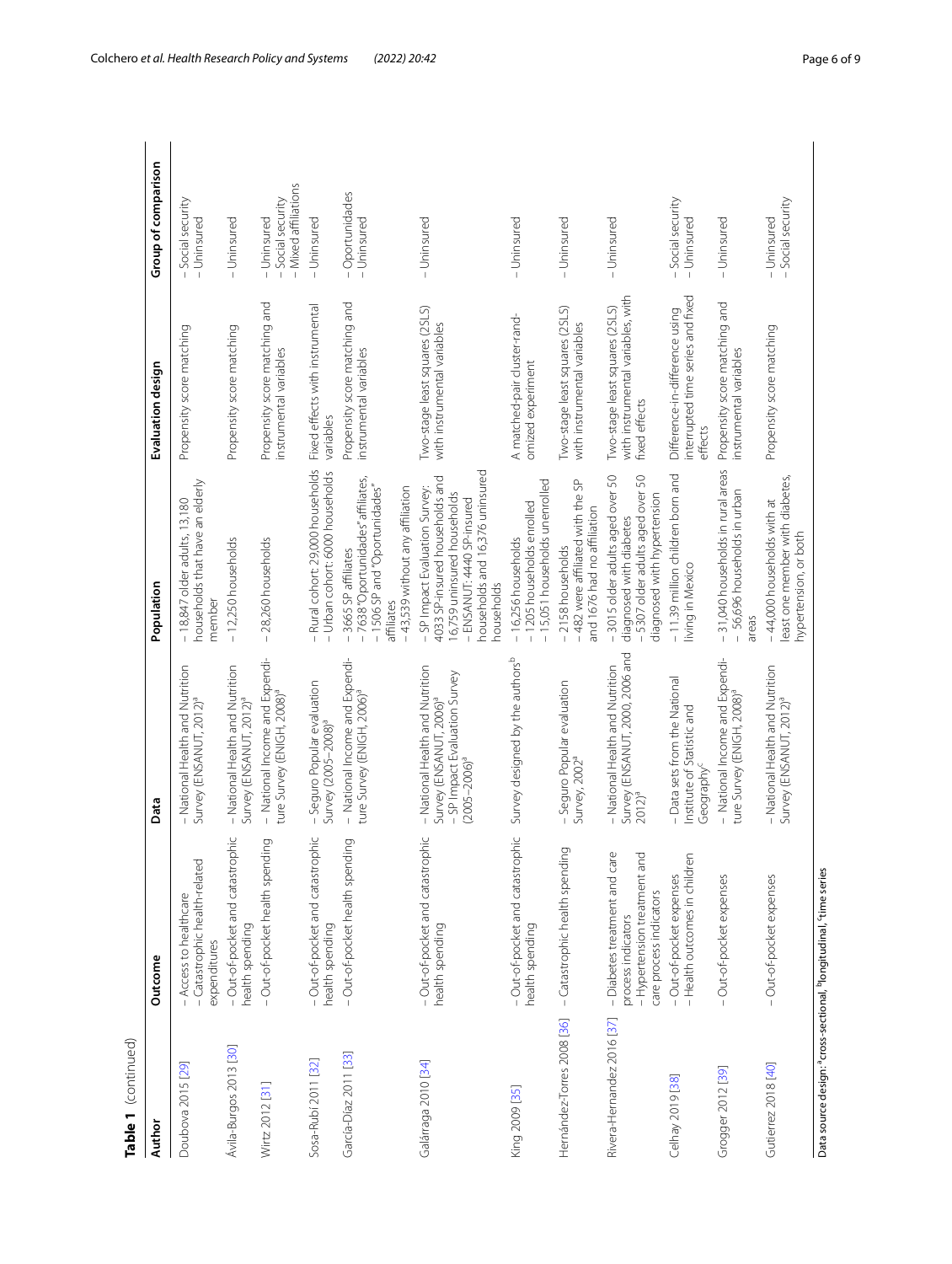| <b>Outcomes broad categories</b> |     | <b>Outcomes subcategories</b>  |     | <b>Statistically significant</b><br>effect | <b>Not statistically</b><br>significant<br>effect |
|----------------------------------|-----|--------------------------------|-----|--------------------------------------------|---------------------------------------------------|
| Utilization                      | 30  | General healthcare utilization | 17  | 6                                          | 11                                                |
|                                  |     | Infant healthcare utilization  | 3   | $\Omega$                                   | 3                                                 |
|                                  |     | Perinatal care                 | 10  | 6                                          | 4                                                 |
| Screening                        | 14  | Hypertension screening         |     |                                            |                                                   |
|                                  |     | Diabetes screening             | 4   | 2                                          | 2                                                 |
|                                  |     | Gynaecological screening       | 5   |                                            |                                                   |
|                                  |     | Prostate cancer screening      | 2   |                                            |                                                   |
| Treatment                        | 19  | Hypertension treatment         | 8   | ∩                                          | 8                                                 |
|                                  |     | Diabetes treatment             | 10  | Β                                          |                                                   |
|                                  |     | General healthcare treatment   |     |                                            |                                                   |
| Testing/monitoring               | 5   | Diabetes follow-up test        | 5   |                                            |                                                   |
| Morbidity/mortality              | 4   | Newborn mortality              | 2   |                                            |                                                   |
|                                  |     | Infant mortality               |     |                                            | ∩                                                 |
|                                  |     | Child development              |     |                                            | $\Omega$                                          |
| Financial protection             | 65  | Out-of-pocket expenses         | 46  | 27                                         | 19                                                |
|                                  |     | Impoverishing spending         |     |                                            | $\mathbf{0}$                                      |
|                                  |     | Catastrophic health expenses   | 18  | 8                                          | 10                                                |
| Total                            | 137 |                                | 137 | 66                                         | 71                                                |

### <span id="page-6-0"></span>**Table 2** Impact of the Seguro Popular by broad category of outcomes and specific outcomes



<span id="page-6-1"></span>18 for fnancial protection. Concerning screening and access to treatment, the studies documented positive results on eight outcomes. Our results show that 50% of the papers reported mixed results, 31% positive impacts, and 19% no efects in all outcomes analysed.

We found more signifcant impacts on fnancial protection than on treatment, screening or utilization. This result is consistent with a key feature of the SP as a funding mechanism to increase access to a predetermined set of services. However, much weaker efects on healthcare utilization and health outcomes have been explained previously by the SP operation as a decentralized programme by state governments, with heterogeneity in the capacity to provide care [\[9](#page-8-33)]. We cannot rule out the possibility of fawed study designs as well; however, our results on the papers' quality suggest this is not the most likely cause. For the uninsured population that used private services before the SP, evidence on the use of private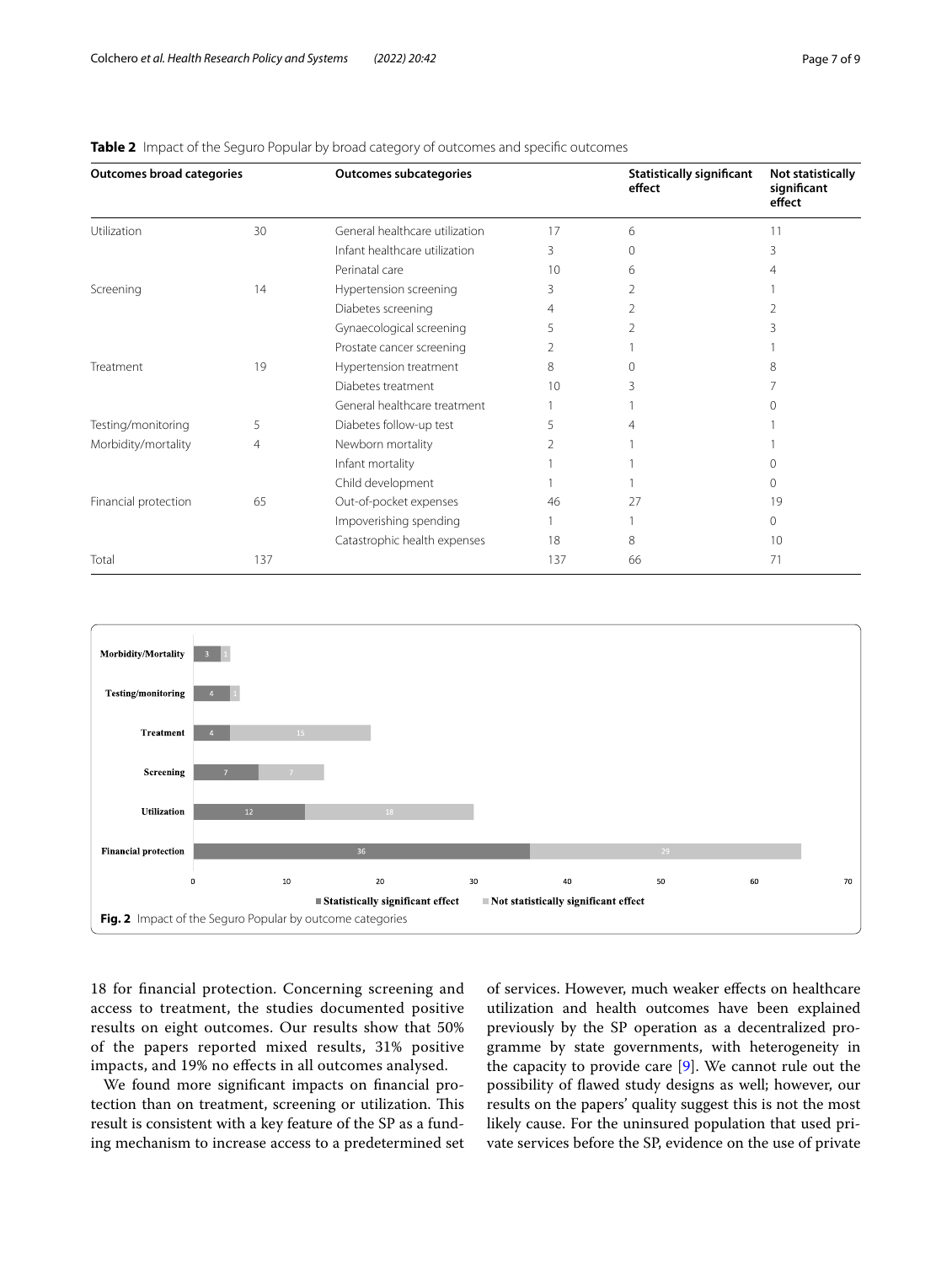services suggests that it reduced their fnancial burden [[10\]](#page-8-34). Moreover, there was no signifcant expansion of the supply of services following the establishment of the SP  $[10, 11]$  $[10, 11]$  $[10, 11]$  $[10, 11]$  $[10, 11]$ . Therefore, it is possible that the SP did not expand the access to services to more people, but rather it became an afordable alternative for people who already had access to healthcare through private services.

To our knowledge, this is the frst systematic review of rigorous impact evaluations of the Mexican SP. Other systematic reviews of similar fnancial protection mechanisms in other countries [\[12](#page-8-36)] have reported impacts on fnancial protection, health services utilization and health outcomes. Some studies found positive results with reduced out-of-pocket expenses, but negative results for catastrophic expenses [\[13\]](#page-8-37). In contrast, an Indian study found no protective efect on out-of-pocket spending but observed reduced mortality in insured compared to uninsured households  $[14]$  $[14]$ . A study that evaluated the impact of similar programmes in Asia and Africa found increased use of medical services and fnancial protection by reducing out-of-pocket expenses, but little evidence of a positive efect on the quality of care, and inconclusive efects regarding the empowerment of communities [[12\]](#page-8-36). However, in contrast to our study, many of these reviews included qualitative or mixed-methods studies, and none considered rigorous impact evaluation methods as an inclusion criterion. Nonetheless, the reviews also found mixed results such as reductions in out-ofpocket expenses but adverse efects on catastrophic expenses [\[13](#page-8-37)]. Others showed no impact on fnancial protection but found reductions in mortality [\[14\]](#page-8-38).

By 2018, afliation to the SP reached 53.5 million people,  $44.7\%$  of the total population [[5\]](#page-8-3). Affiliation, however, was not followed by an equivalent increase in supply [[11](#page-8-35)]. A recent paper on this topic showed that despite this massive increase in coverage, 46.4% of afliates to the SP reported using private services in 2018. These private options include medical offices in pharmacies that are not regulated; the quality of services has not been documented and is associated with higher out-of-pocket expenses [\[10\]](#page-8-34).

One limitation of the study is that we could not summarize the fndings using meta-analyses because of the considerable heterogeneity in outcomes and how they were measured (see Additional file [3\)](#page-7-3).

# **Conclusions**

In conclusion, the published papers that estimated the efects of the SP show considerable impact heterogeneity. Despite including only rigorous evaluations in our review, researchers were able to fnd statistically signifcant efects in 55% of the fnancial protection outcomes and 40% for healthcare utilization outcomes evaluated. Furthermore, except for one paper, no evidence exists on the impact of the SP on health outcomes or mortality.

#### **Abbreviations**

SP: Seguro Popular (Popular/Public Health Insurance); UHC: Universal health coverage; LILACS: Literatura Latinoamericana de Información en Ciencias de la Salud (Latin American and Caribbean Literature in Health Sciences); SURE: Specialist Unit for Review Evidence.

#### **Supplementary Information**

The online version contains supplementary material available at [https://doi.](https://doi.org/10.1186/s12961-022-00839-w) [org/10.1186/s12961-022-00839-w.](https://doi.org/10.1186/s12961-022-00839-w)

<span id="page-7-1"></span>**Additional fle 1.** Specialist Unit for Review of Evidence (SURE) that evalu‑ ates the quality of 11 key features for each of the 26 selected papers that evaluated the Seguro Popular.

<span id="page-7-2"></span>**Additional fle 2.** Heterogeneity in the impact of the Seguro Popular: number of studies with statistically signifcant efects, not statistically significant effects or mixed effects from the 26 selected papers that evaluated the Seguro Popular.

<span id="page-7-3"></span>**Additional fle 3.** Specifc results by outcome/paper from the 26 papers that evaluated the Seguro Popular.

#### **Acknowledgements**

Not applicable

#### **Authors' contributions**

MAC: conceived the study, reviewed the systematic review and data extraction and guided data analyses, drafted the frst version of the manuscript, reviewed and approved the fnal version of the manuscript. RG: conducted the systematic review, data extraction and data analyses, contributed to writing, reviewed and approved the fnal version of the manuscript. SBA: conceived the study, reviewed and guided data analyses, contributed to writing, reviewed and approved the fnal version of the manuscript.

#### **Funding**

The analysis or writing of this manuscript has not been supported in any economic or fnancial form.

#### **Availability of data and materials**

The datasets used and/or analysed during the current study are available from the corresponding author on reasonable request.

#### **Declarations**

**Ethics approval and consent to participate** Not applicable.

#### **Consent for publication**

Not applicable.

#### **Competing interests**

The authors declare that they have no competing interests.

#### Received: 7 October 2021 Accepted: 9 March 2022 Published online: 18 April 2022

#### **References**

<span id="page-7-0"></span>1. Gómez Dantés O, Sesma S, M. Becerril V. Sistema de salud de México. Salud Pública México; Vol 53 Supl 2 Atlas los Sist salud América Lat y el Caribe. 2011 Mar 7; [http://saludpublica.mx/index.php/spm/article/view/](http://saludpublica.mx/index.php/spm/article/view/5043/10023) [5043/10023](http://saludpublica.mx/index.php/spm/article/view/5043/10023)